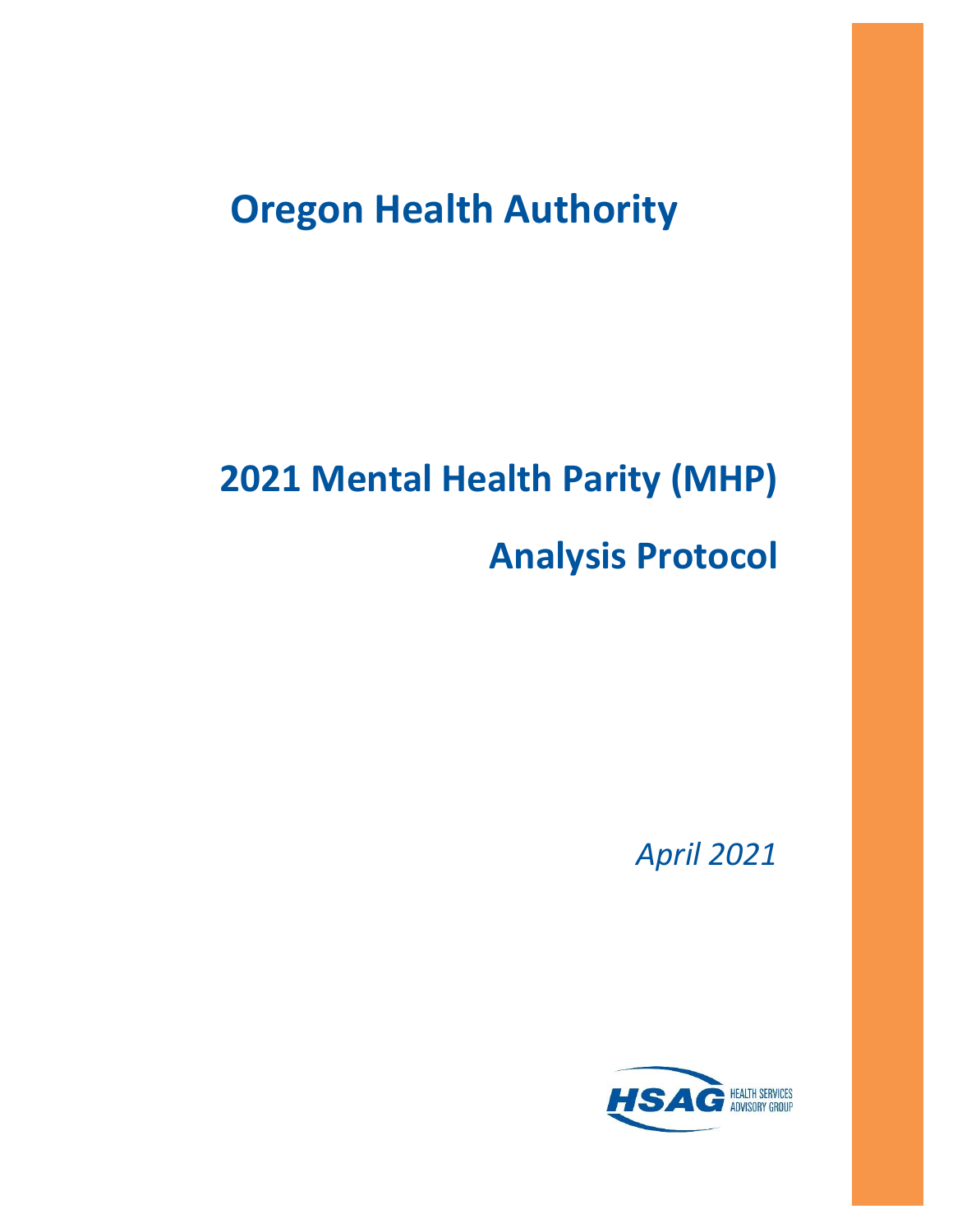

# **Table of Contents**

| 1.               |  |
|------------------|--|
|                  |  |
|                  |  |
|                  |  |
| 2.               |  |
|                  |  |
|                  |  |
| 3.               |  |
|                  |  |
|                  |  |
|                  |  |
| $\overline{4}$ . |  |
|                  |  |
|                  |  |
| 5.               |  |
|                  |  |
|                  |  |
|                  |  |
|                  |  |
|                  |  |
|                  |  |
|                  |  |
|                  |  |
|                  |  |
|                  |  |
|                  |  |
|                  |  |
|                  |  |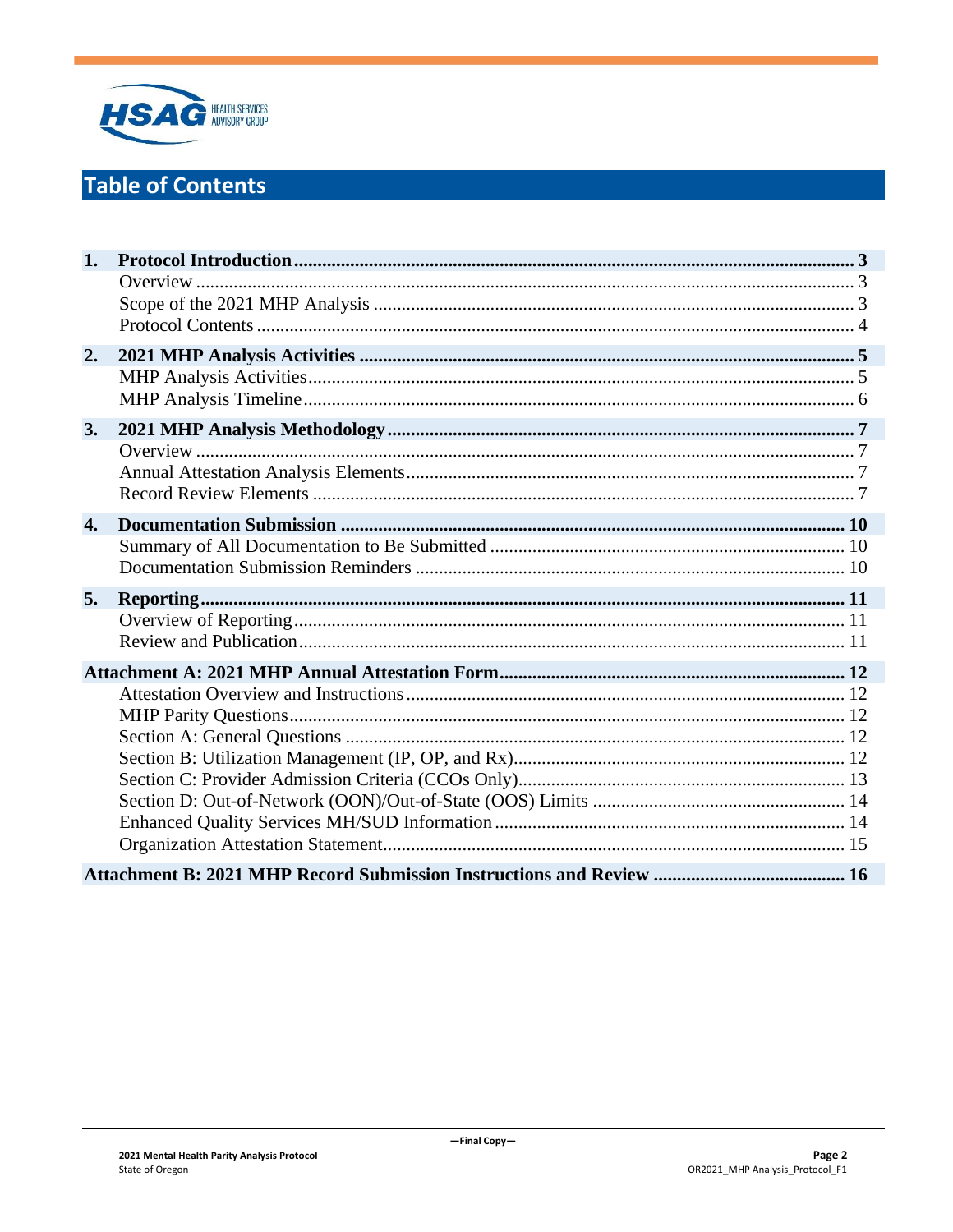

#### <span id="page-2-1"></span><span id="page-2-0"></span>**Overview**

Health Services Advisory Group (HSAG) is contracted with Oregon Health Authority (OHA) as an external quality review organization (EQRO) to ensure that federal and State requirements, as well as contractual requirements, are met by OHA's contracted coordinated care organizations (CCO) and Oregon Health Plan (OHP) FFS (FFS) related to the management of Medicaid managed care benefit packages CCOA, CCOB, CCOE, and CCOG. On behalf of OHA, HSAG will conduct a 2021 Mental Health Parity (MHP) Analysis of these organizations to ensure parity for mental health (MH)/substance use disorder (SUD) benefits as compared to medical/surgical (M/S) benefits provided under OHP managed care benefit packages in accordance with requirements in 42 Code of Federal Regulations (CFR) §438, Subpart K. The 2021 MHP Analysis is based on recommendations documented in the *2020 Mental Health Parity Analysis Summary Report*. 1

#### <span id="page-2-2"></span>**Scope of the 2021 MHP Analysis**

In 2021, OHA's 16 coordinated care organizations (CCOs) and Oregon Health Plan Fee-for-Service (OHP FFS) are required to participate in a MHP Analysis comprised of two components: 1) MHP Attestation and 2) MHP Records Review. The two 2021 MHP Analysis components are described below with activity details and expectations provided in the following sections of this Protocol.

- **Annual Attestation.** To ensure CCOs are regularly monitored for continued compliance with MHP regulations, the CCOs and OHP FFS are required to submit an annual attestation certifying continued compliance with MHP requirements and information on whether policies have changed in a way that could impact MHP. In addition, the CCOs and OHP FFS are required to list any adjustments made over the previous year in support of providing enhanced quality services for MH/SUD benefits. This additional information will provide details from CCOs on operational activities in support of MH/SUD benefit delivery that could be shared as best practices or implemented by other CCOs and the OHP FFS program.
- **2021 MHP Records Review.** HSAG's 2020 analysis of inpatient (IP), outpatient (OP), and prescription drug (Rx) utilization management (UM) data revealed various prior authorization (PA) policies and procedures as well as various levels of denial categorization and reporting details. To further understand UM decision details and their impact on parity, HSAG will conduct a review of a sample of CCO and OHP FFS adverse benefit (ABD) records encompassing both MH/SUD and M/S denials. The MHP records review includes the following:

<sup>1</sup> 2020 Mental Health Parity Analysis Summary Report. March 2021. Available on the Oregon Medicaid Mental Health Parity analysis webpage at: [https://www.oregon.gov/oha/hsd/ohp/pages/mh-parity.aspx.](https://www.oregon.gov/oha/hsd/ohp/pages/mh-parity.aspx)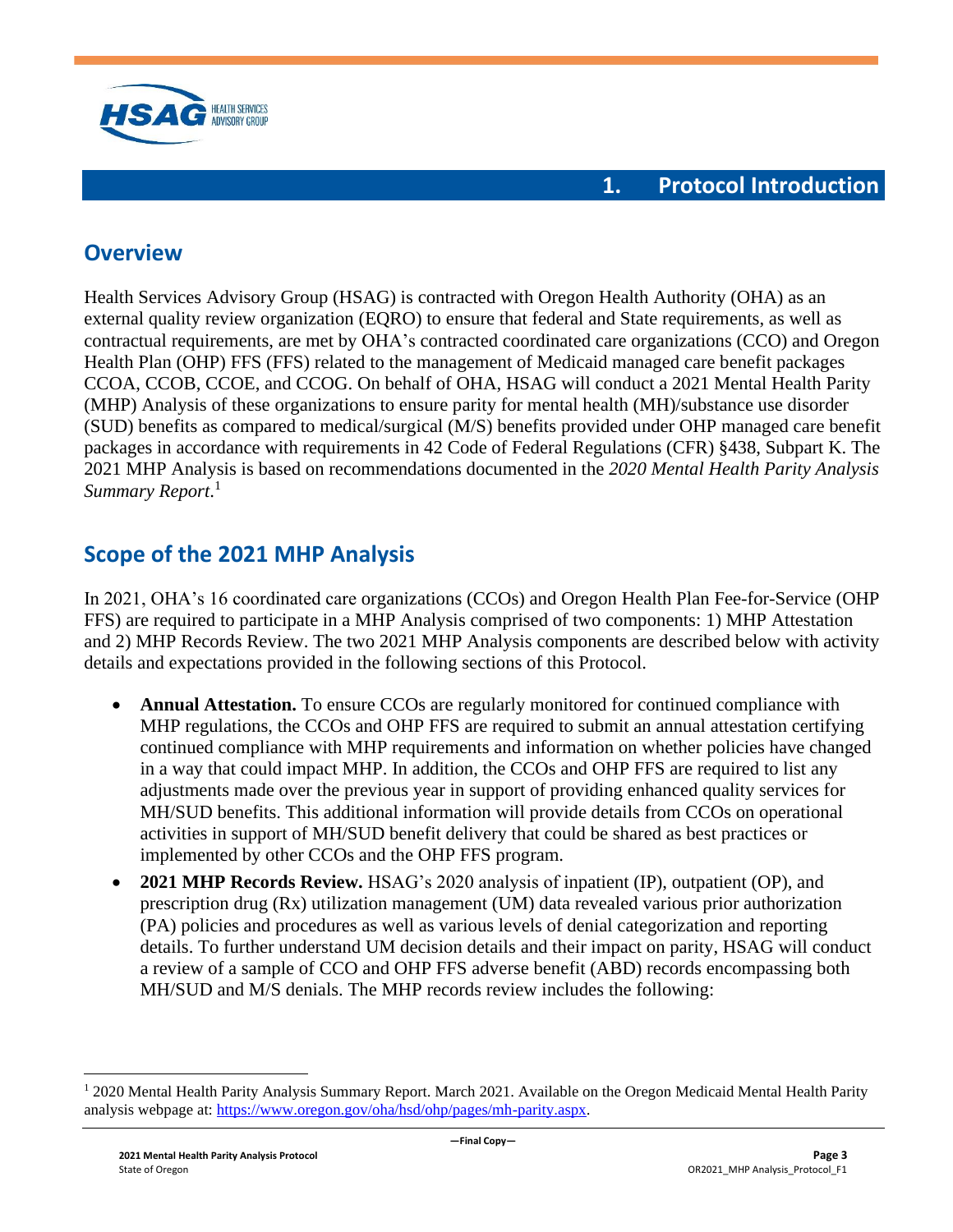

- o A sampling of MH/SUD and M/S adverse benefit determination (ABD) records from each CCO and OHP FFS.
- o A review of the sampled records focusing on adherence to each CCO's UM policies and denial description detail.
- o Record review tools to be completed by HSAG reviewers for each CCO and OHP FFS.
- o An aggregate report documenting observations and results by CCO and for OHP FFS.

#### <span id="page-3-0"></span>**Protocol Contents**

Each of the two 2021 MHP Analysis activity components are described in this Protocol, including information on the following:

- The MHP Analysis process and corresponding timeline, inclusive of key dates for the CCOs and OHP FFS documentation and record submission.
- The process for each of the two analysis components, including descriptions of the documentation required for each component.
- The methodology to be used in conducting the 2021 MHP Analysis.
- 2021 MHP analysis reporting expectations.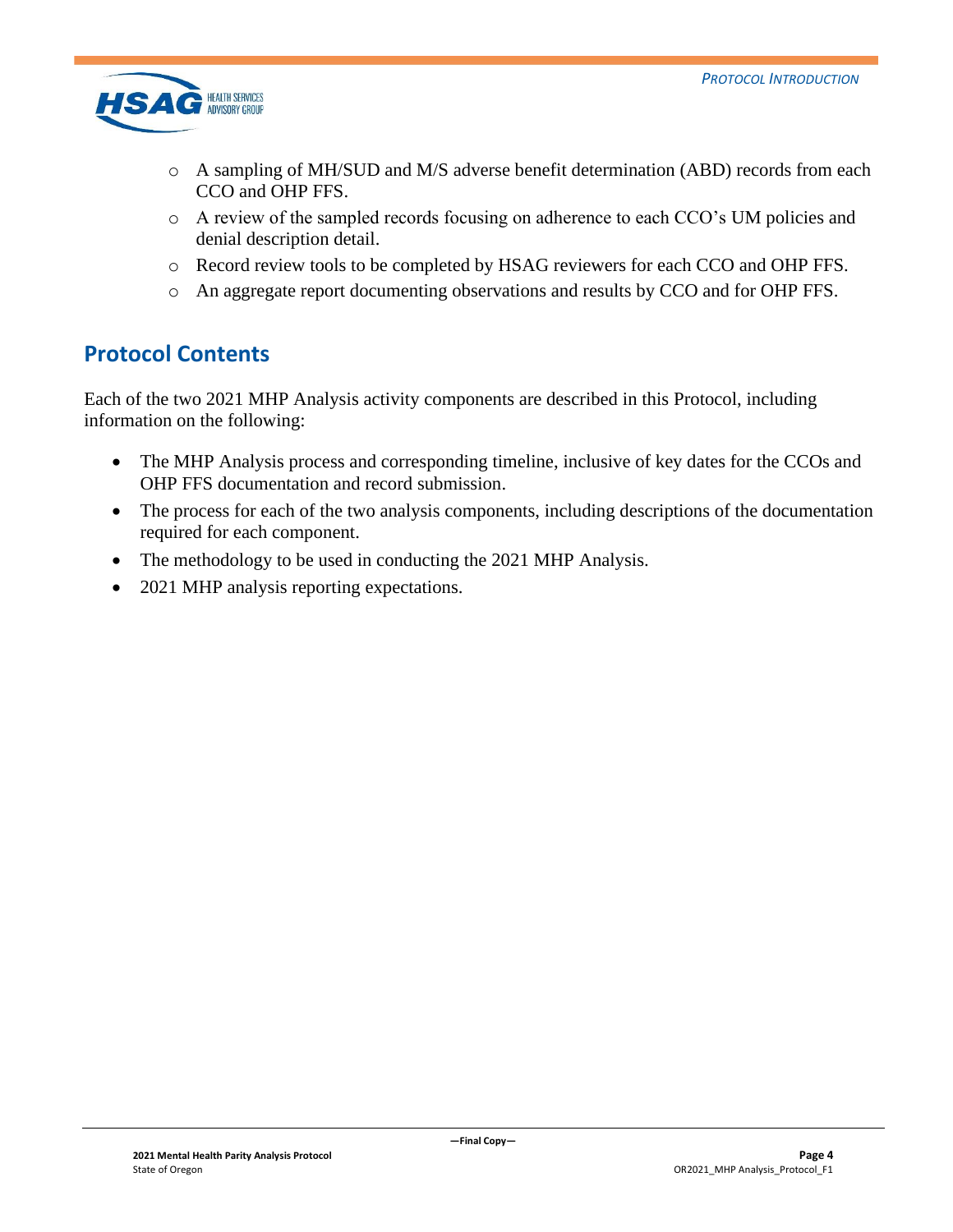

# <span id="page-4-1"></span><span id="page-4-0"></span>**MHP Analysis Activities**

The 2021 MHP Analysis activities are illustrated in Figure 1 and described below.

#### **Figure 1—2021 MHP Analysis Activities**



- 1. **Protocol Development and Dissemination:** HSAG developed this 2021 MHP Analysis Protocol that presents details and guidance to OHA and the CCOs on the process for conducting the 2021 MHP Analysis activity. The tools utilized for the analysis, identified below, are included with this Protocol and are based on guidance outlined in the CMS *Parity Compliance Toolkit Applying Mental Health and Substance Use Disorder Parity Requirements to Medicaid and Children's Health Insurance Programs*.
	- **2021 MHP Annual Attestation Form (Attachment A)**—A standardized form inclusive of questions pertaining to delegation and operational changes that may impact parity and identify adjustments made over the previous year in support of providing enhanced quality services for MH/SUD benefits for the purposes of sharing best practices.
	- **2021 MHP Records Submission Instructions (Attachment B)**—Specifications that detail data requirements for the reporting of ABD records for which HSAG can extract a sample of records to review for parity.
- **1. MHP Analysis Webinar:** HSAG will conduct a webinar with the CCOs and OHP FFS on April 19, 2021, which is six weeks prior to documentation submission required by June 1, 2021. The webinar will provide an overview of MHP regulations, details of the 2021 MHP Analysis Protocol and tools, an overview of the analysis timeline, examples of operational changes that may impact parity, and an opportunity for questions and answers.
- 2. **Documentation Submission:** The CCOs are required to submit MHP documentation that includes the completed annual attestation form and a list of PA records meeting the record specifications. Documentation submission is required on or before June 1, 2021.
- 3. **Desk Review:** HSAG will conduct a desk review of each CCO's and OHP FFS' submitted Attestation form and supporting documentation to analyze continued parity and changes that may impact parity and make determinations of continued parity or recommendations for further MHP review.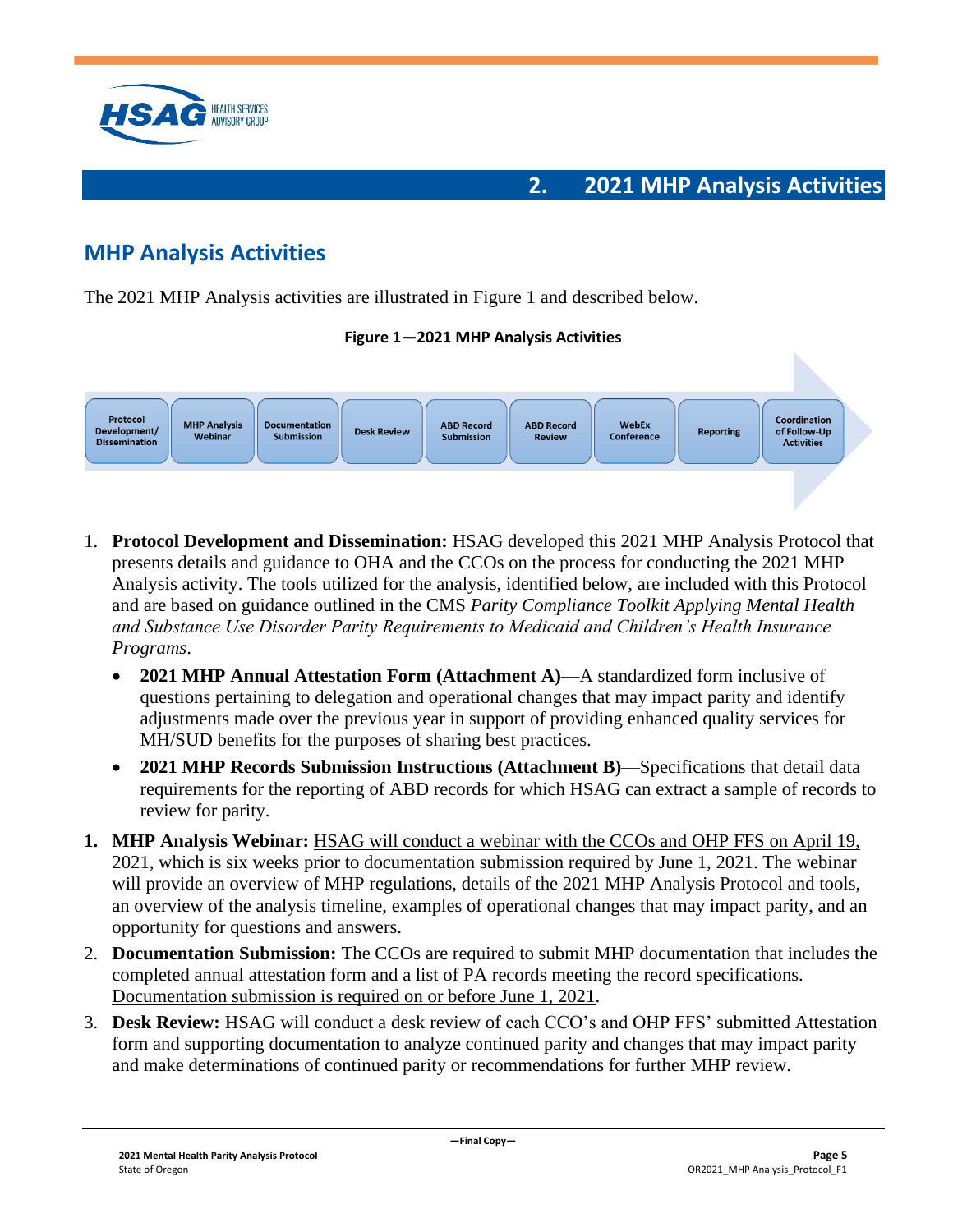

- 4. **Records Submission:** During the first two weeks of the desk review, HSAG will use each CCO's and OHP FFS' submitted list of ABDs to select a random sample of 10 MH/SUD and 10 M/S ABD records, which will be communicated to the CCOs and OHP FFS in the form of a selection list by June 11, 2021. Each CCO and OHP FFS will be required to submit the selected sample of ABD records to the organization's SAFE site by July 1, 2021. Details regarding ABD selection and documentation submission are provided in Attachment B: 2021 MHP Record Submission Instructions.
- 5. **Records Review:** HSAG will conduct a review of each CCO's and OHP FFS' submitted ABD records and document details and observations.
- 6. **WebEx Conference:** HSAG will conduct a WebEx conference with each CCO and OHP FFS to discuss any areas in need of clarification. Additional information and documentation may be requested at that time, as necessary to support the 2021 MHP Analysis.
- 7. **Reporting:** HSAG will compile analysis results and document MHP determinations for each CCO and OHP FFS, including whether continued parity is identified, further MHP review is recommended, and record review outcomes. Each CCO and OHP FFS will have an opportunity to review report drafts prior to finalizing the reports.
- 8. **Coordination of Follow-Up Activities:** To the extent a finding is documented or a further MHP review is recommended, HSAG will work with OHA to coordinate follow-up activities (e.g., MHP review activity development and improvement plan review) to achieve compliance with MHP requirements.

## <span id="page-5-0"></span>**MHP Analysis Timeline**

Table 1 displays the 2021 MHP Analysis timeline inclusive of key dates for CCOs and OHP FFS.

| <b>MHP Activity</b>                                       | <b>Date</b>                            |
|-----------------------------------------------------------|----------------------------------------|
| Distribution of 2021 MHP Protocol                         | April 19, 2021                         |
| <b>Activity Overview Webinar</b>                          | April 19, 2021                         |
| Documentation Submission                                  | June 1, 2021                           |
| <b>HSAG Desk Review and Analysis</b>                      | June 1, $2021 - \text{July } 30, 2021$ |
| ABD Record Selection Distribution to CCOs and OHP FFS     | June 11, 2021                          |
| CCOs and OHP FFS Submission of Selected ABD Records       | July 1, 2021                           |
| Conduct WebEx Conferences with CCOs and OHP FFS           | July 12, 2021 – July 30, 2021          |
| Draft 2021 MHP Report Distribution for CCO/OHP FFS Review | August 2, 2021 – September 3, 2021     |
| CCO/OHP FFS Feedback on Draft 2021 MHP Report to HSAG     | September 17, 2021                     |
| Final 2021 MHP Report Distribution to CCO/OHP FFS         | September 30, 2021                     |
| Coordination of Follow-Up Activities as Necessary         | October 2021                           |

#### **Table 1—2021 MHP Analysis Timeline**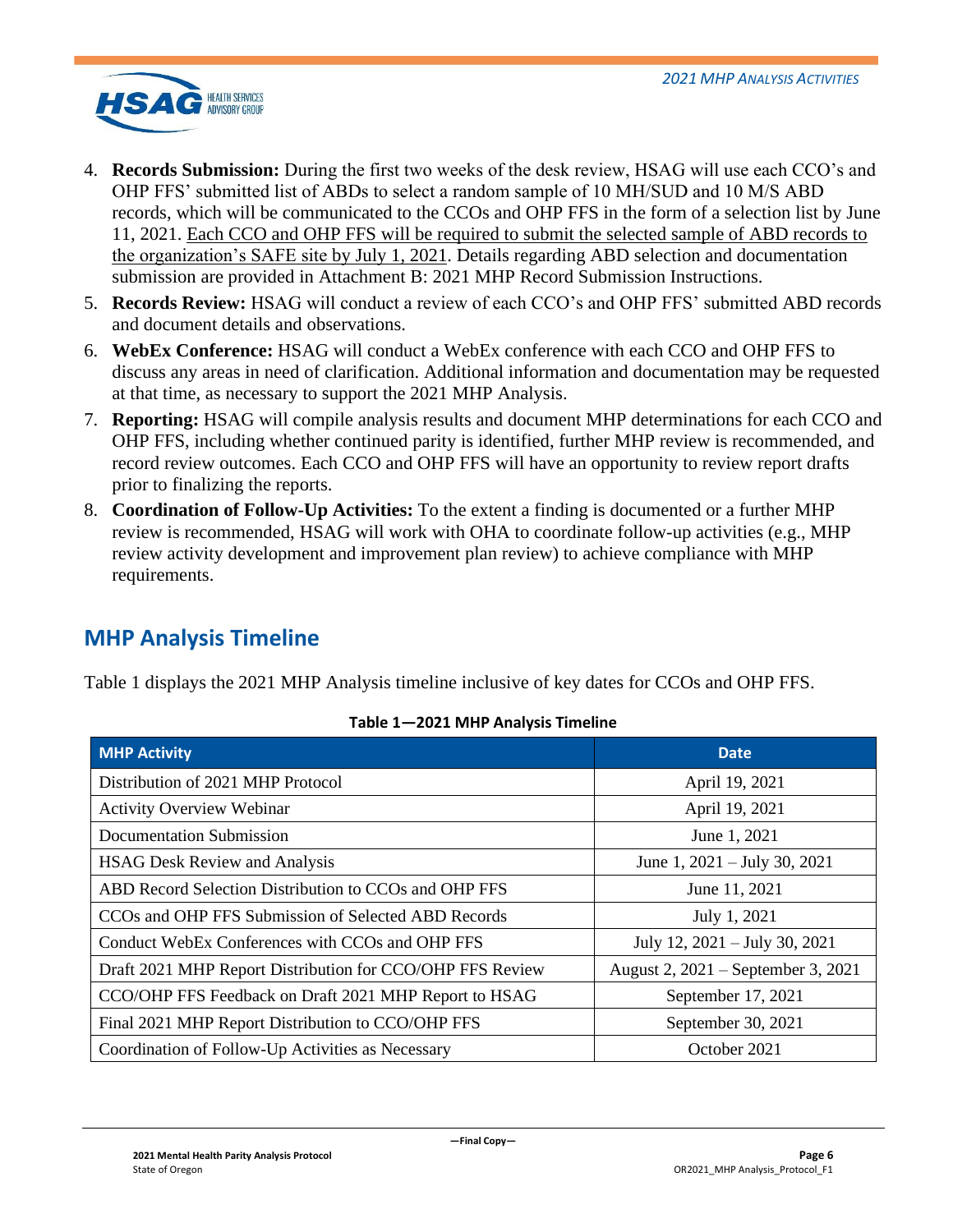

### **3. 2021 MHP Analysis Methodology**

#### <span id="page-6-1"></span><span id="page-6-0"></span>**Overview**

Once HSAG has completed its review of annual attestation forms, records, and follow-up WebEx conferences, HSAG will document findings and observations in a 2021 MHP Analysis Report for each CCO and OHP FFS. The sections below identify qualitative and quantitative review elements for the annual attestation and ABD record reviews.

### <span id="page-6-2"></span>**Annual Attestation Analysis Elements**

For the annual attestation component of the 2021 MPH analysis, qualitative analysis results will be reported by the elements listed in Table 2 for each CCO and OHP FFS.

| <b>MHP Attestation Review Element</b>                                              | <b>Yes</b> | N <sub>0</sub> |  |  |
|------------------------------------------------------------------------------------|------------|----------------|--|--|
| <b>Attestation Completeness</b>                                                    |            |                |  |  |
| <b>Changes to Delegation Arrangements</b>                                          |            |                |  |  |
| Changes to Medical Guidelines/Evidence used for UM                                 |            |                |  |  |
| Changes to IP, OP, and Rx UM                                                       |            |                |  |  |
| <b>Changes to Provider Admission Criteria</b>                                      |            |                |  |  |
| Changes to OON/OOS processes                                                       |            |                |  |  |
| Enhanced Quality MH/SUD Services Information Provided                              |            |                |  |  |
| Supporting Documentation Submitted (If Necessary)                                  |            |                |  |  |
| <b>MHP Compliance Continued</b>                                                    |            |                |  |  |
| <b>Further MHP Review Required</b>                                                 |            |                |  |  |
| <b>Summary MHP Determination:</b> Continued Compliance/Further MHP Review Required |            |                |  |  |

#### **Table #2: Attestation Analysis Summary by Element**

#### <span id="page-6-3"></span>**Record Review Elements**

For the record review component of the 2021 MPH analysis, both qualitative and quantitative analysis results will be reported by the elements listed in Table 3 for each CCO and OHP FFS record. HSAG's review will focus on compliance with each CCOs' and OHP FFS' policies and procedures, use of identified evidentiary standards (not appropriateness of medical decisions), level of information provided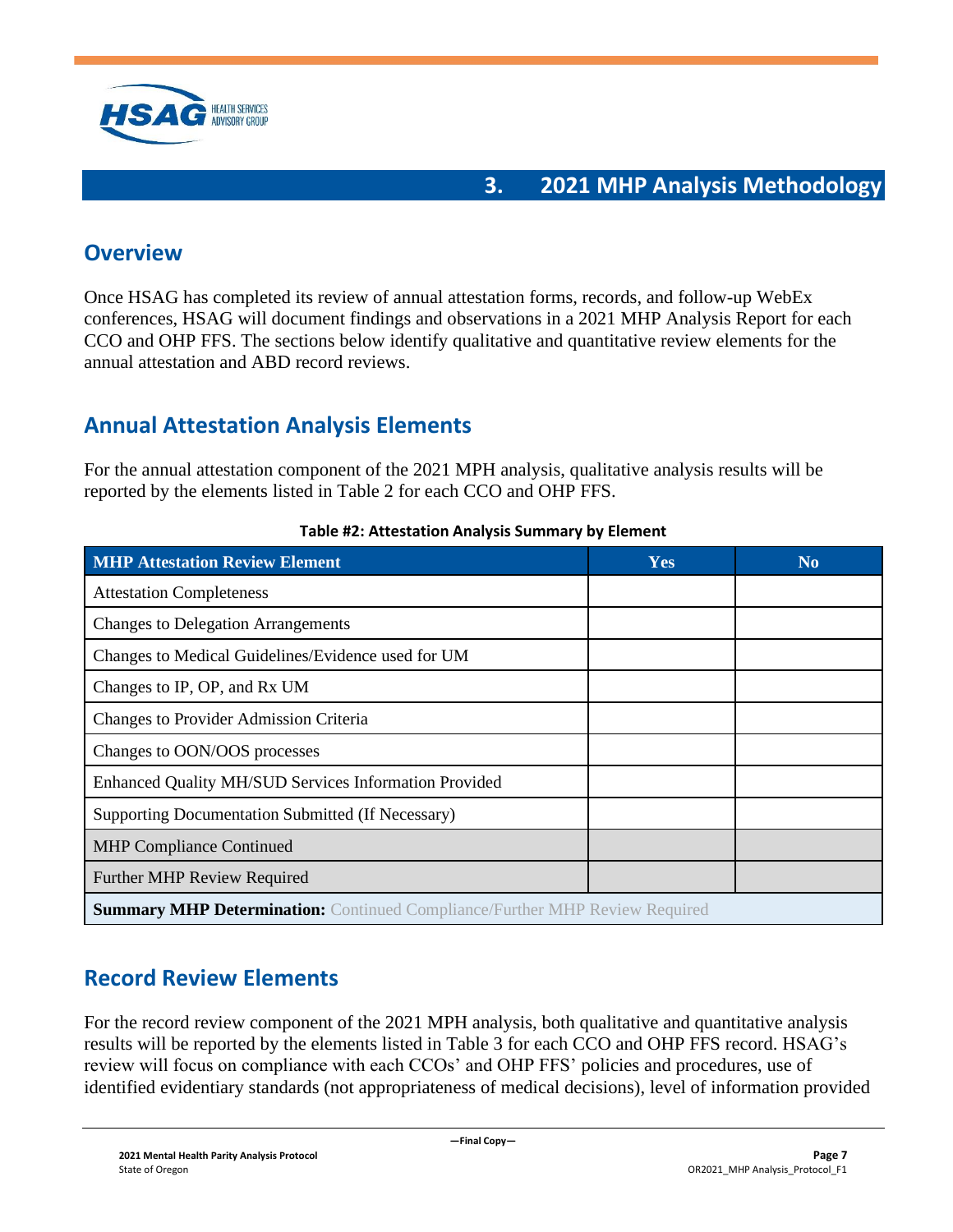

in NOABDs, and comparability and stringency related to UM across benefit types (i.e., MH/SUD versus M/S). To make determinations, HSAG will reference information available from regulatory and contractual provisions, each organization's website, and information available from the 2020 MHP Analysis. If a related operational change was reported in the 2021 MHP Annual Attestation, HSAG will reference the corresponding supporting documentation to make a determination.

| <b>MHP ABD Review Elements</b>                                                                                                       | <b>Results</b>                     |                                |  |  |
|--------------------------------------------------------------------------------------------------------------------------------------|------------------------------------|--------------------------------|--|--|
| <b>Record Element</b>                                                                                                                | <b>Element Detail (Not Scored)</b> |                                |  |  |
| Date of Initial Request                                                                                                              |                                    |                                |  |  |
| Type of Request (MH/SUD or M/S)                                                                                                      |                                    |                                |  |  |
| Standard [S], Expedited [E], or Retrospective [R]                                                                                    |                                    |                                |  |  |
| Type of denial (Termination [T], New Request [NR], or Claim [CL])                                                                    |                                    |                                |  |  |
| Type of Service Requested/Diagnosis                                                                                                  |                                    |                                |  |  |
| Prior Authorization Required by the Organization (Yes/No)                                                                            |                                    |                                |  |  |
| Date notice of adverse benefit determination (NOABD) Sent                                                                            |                                    |                                |  |  |
| Reason for Denial (medical necessity, not a covered benefit/diagnosis, OON<br>provider, administrative, other)                       |                                    |                                |  |  |
| <b>Review Element (Total Points Possible = 9)</b>                                                                                    | Met<br>(1 Point)                   | <b>Not Met</b><br>$(0$ Points) |  |  |
| Process followed internal policies related to the prior authorization list                                                           |                                    |                                |  |  |
| Was the notice sent within required time frame? ( $S = 14$ calendar days; $E = 72$<br>hours)?                                        |                                    |                                |  |  |
| If extended, was extension notification sent to the member with the required<br>content?*                                            |                                    |                                |  |  |
| Did the NOABD include the required content, including denial reason?                                                                 |                                    |                                |  |  |
| Was the denial decision made by a qualified clinician not involved in a previous<br>level of review?                                 |                                    |                                |  |  |
| If denied for lack of information, was the requesting provider contacted for<br>additional information or consulted (as applicable)? |                                    |                                |  |  |
| If the MCE had a peer to peer review policy/procedure/process, was it<br>followed?*                                                  |                                    |                                |  |  |
| Was the decision based on established authorization criteria?                                                                        |                                    |                                |  |  |
| Was correspondence with the member easy to understand? (i.e., did the NOABD<br>letter clearly describe what criteria were not met?)  |                                    |                                |  |  |

#### **Table 3: Record Review Analysis Summary by Element**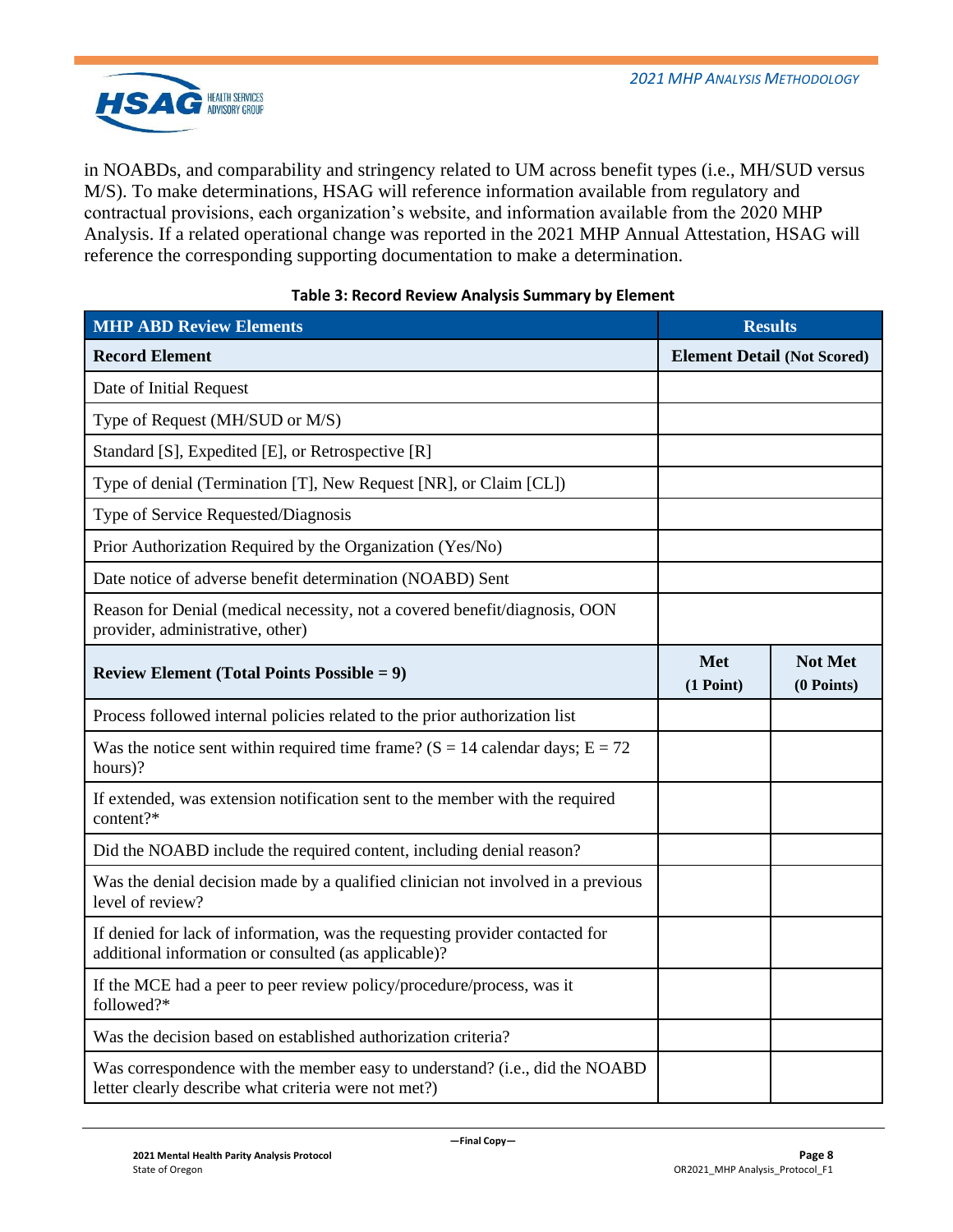

**Summary Record Review Observations:** HSAG documentation of observations.

*\* Indicates fields that may be considered "not applicable" depending on denial type and process to which the organization adhered. These field, when "not applicable" will be scored as Met with 1 point applied.*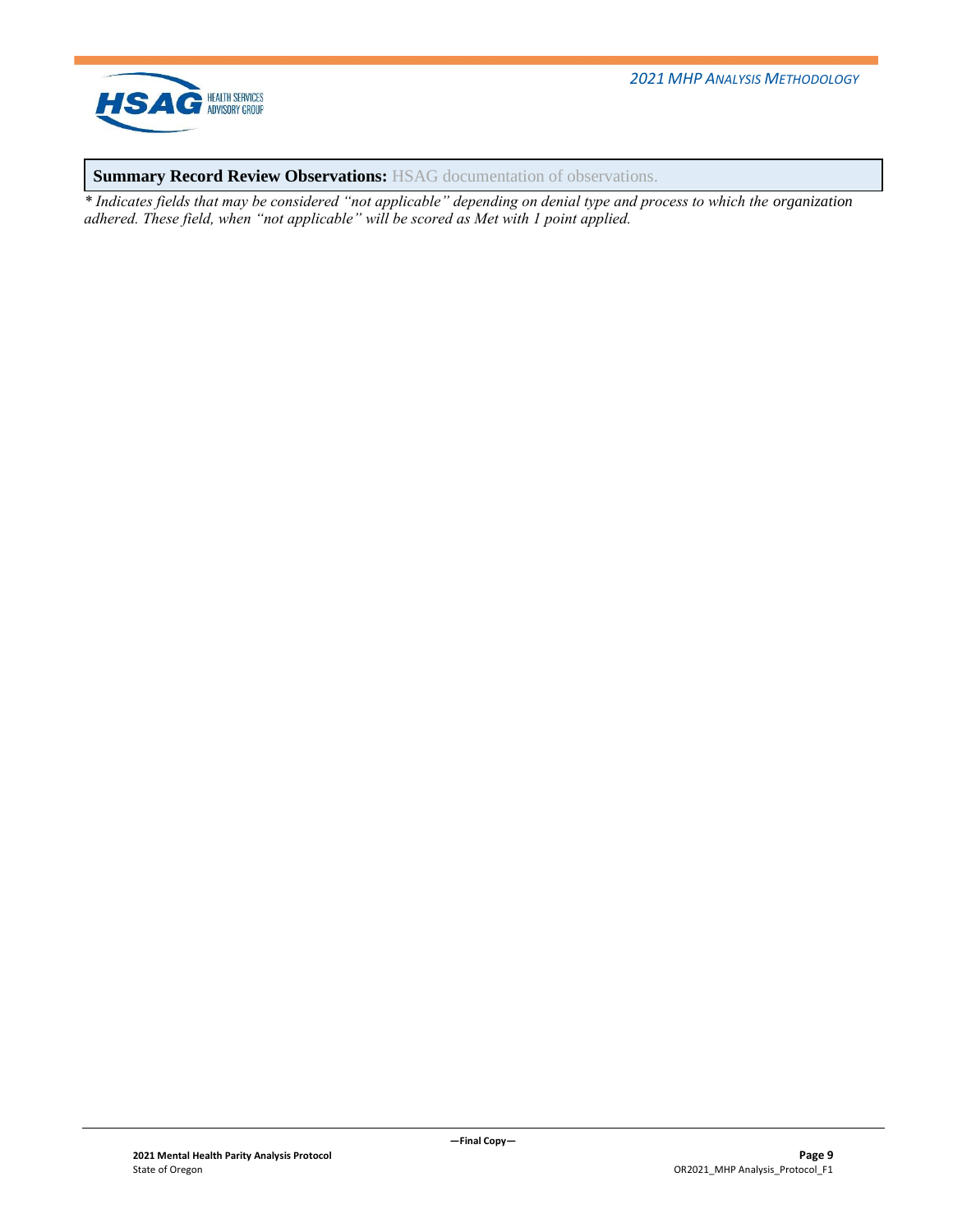

#### **4. Documentation Submission**

#### <span id="page-9-1"></span><span id="page-9-0"></span>**Summary of All Documentation to Be Submitted**

**By June 1, 2021**, each CCO and OHP FFS must submit the following documentation to the OHA deliverables mailbox at [CCO.MCODeliverableReports@dhsoha.state.or.us,](mailto:CCO.MCODeliverableReports@dhsoha.state.or.us) whereas OHP FFS must submit directly to HSAG's SAFE site at [https://safe.hsag.com/Home:](https://safe.hsag.com/Home)

- **1.** The completed *2021 MHP Annual Attestation Form* with supporting documentation as necessary to support reported changes that may impact parity or adjustments made over the previous year in support of providing enhanced quality services for MH/SUD benefits.
- **2.** List of all inpatient and outpatient Medicaid member ABDs—excluding pharmacy determinations made between September 1, 2020 through May 31, 2021 (the review period).

**By July 1, 2021**, each CCO and OHP FFS must submit the following documentation directly to HSAG's SAFE site:

**1.** ABD records for the selected sample of ABD records meeting the documentation requirements specified in Attachment B: 2021 MHP Record Submission Instructions.

#### <span id="page-9-2"></span>**Documentation Submission Reminders**

When submitting forms and documents, please:

- Upload documents to the appropriate folders when using the HSAG SAFE site.
- Limit the length of the filename of uploaded documents.
- Ensure document file names reflect the content of the document.

Should you have any difficulties submitting documentation, please contact either of the following HSAG staff for assistance:

> **Melissa Isavoran** 503.839.9070 [misavoran@hsag.com](mailto:misavoran@hsag.com)

**Ivan Kuletz** 503.583.5487 [ikuletz@hsag.com](mailto:jletter@hsag.com)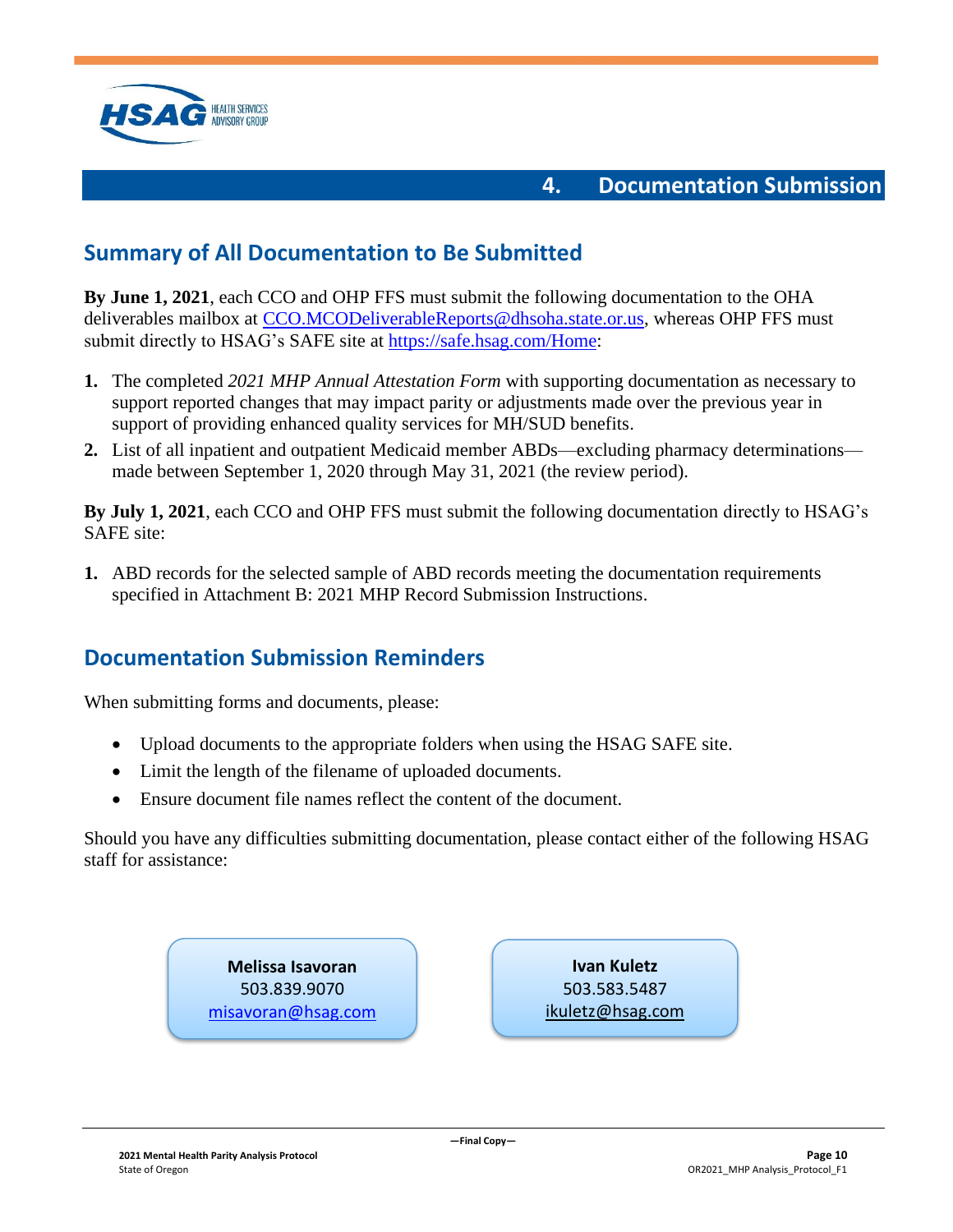

# <span id="page-10-1"></span><span id="page-10-0"></span>**Overview of Reporting**

Based on the 2021 MHP analysis of attestations, supporting documentation, record reviews, and WebEx conference calls, HSAG will develop and submit to OHA an aggregate 2021 MHP Analysis report. The report will identify the MHP activity and methodology, aggregate findings, observations, and recommendations; and will include individual organization results. OHA and each organization will have an opportunity to provide feedback on a draft report prior to finalization and publication.

#### <span id="page-10-2"></span>**Review and Publication**

Prior to finalizing the aggregate report, OHA and each organization will have an opportunity to review the report and respective organization results, provide feedback and any points of clarification for HSAG consideration. The review will be for a period of two weeks following the date the draft report is provided. HSAG will review all feedback and clarification and incorporate edits, as appropriate.

The 2021 MHP Analysis Report will be finalized and accompanied by a cover letter to OHA outlining any changes made to the draft report based on organization and OHA feedback. The report will be published on OHA's MHP website accessible at: [https://www.oregon.gov/OHA/HSD/OHP/Pages/MH-Parity.aspx.](https://www.oregon.gov/OHA/HSD/OHP/Pages/MH-Parity.aspx)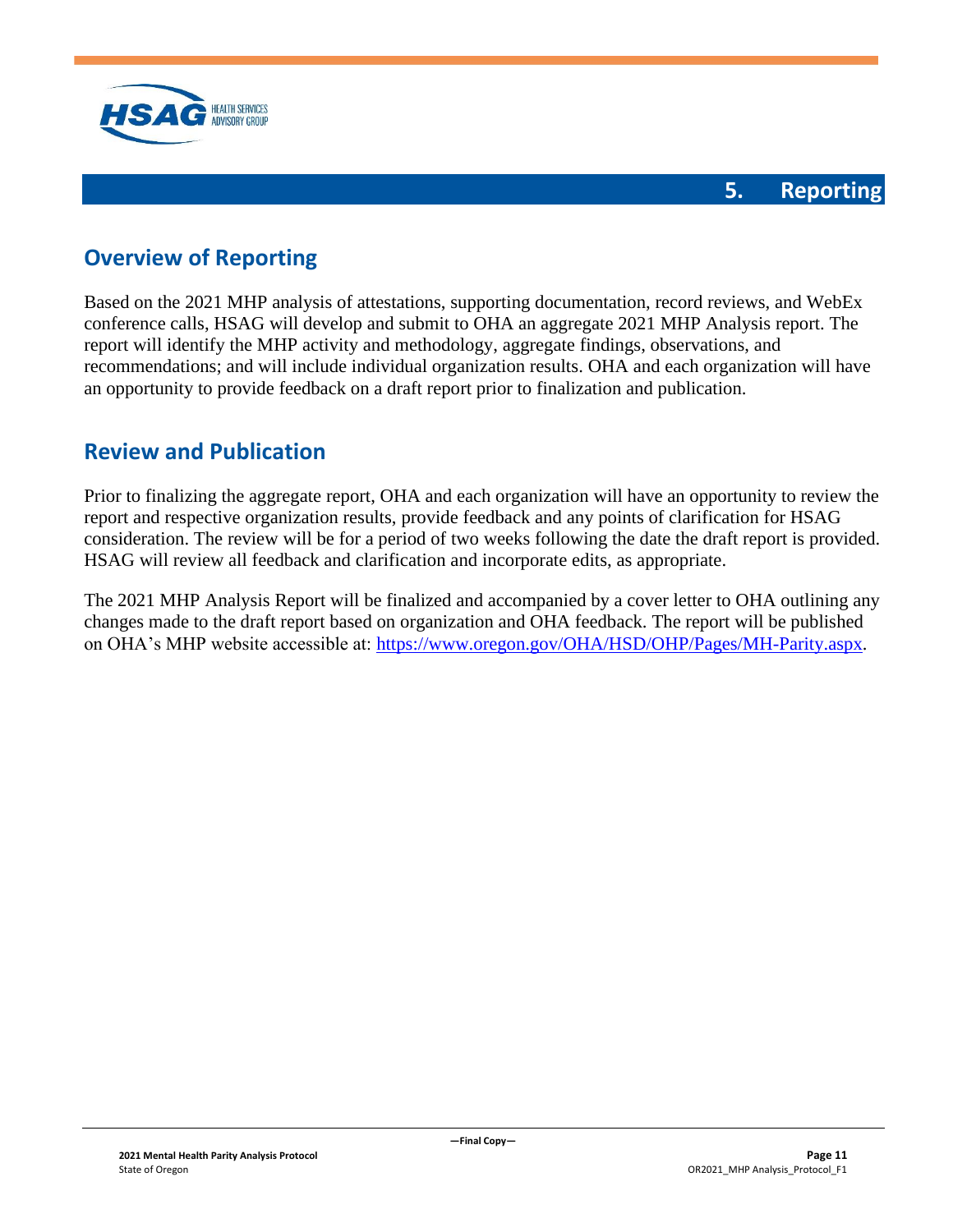<span id="page-11-0"></span>

## **Attachment A: 2021 MHP Annual Attestation Form**

### **Mental Health Parity Attestation Form**

**[Organization Name]**

#### <span id="page-11-1"></span>**Attestation Overview and Instructions**

The *2021 MHP Attestation Form* is a required attestation that allows coordinated care organizations (CCOs) and Oregon Health Plan (OHP) Fee-For-Service (FFS) to attest to continued parity of mental health (MH)/substance use disorder (SUD) and medical/surgical (M/S) benefits or provide information on changes to operations that may impact parity (e.g., changes to delegation arrangements or utilization management [UM] operations). In addition, the form allows an opportunity for the organization to document adjustments made in support of providing enhanced quality services for MH/SUD benefits for the purposes of sharing best practices across CCOs and OHP FFS. **Unless otherwise requested, information provided in this attestation should be associated with the specified reporting period.**

#### <span id="page-11-2"></span>**MHP Parity Questions**

For Sections A through E, please either indicate "No" or provide a descriptive summary response. For questions that include a descriptive summary response from the organization, please attach supporting documentation to the attestation for review by HSAG.

#### <span id="page-11-3"></span>*Section A: General Questions*

- **A-1.** Were any changes or additions made to delegated administrative functions to a new or an existing subcontractor (e.g., UM, provider admission, etc.)?
- **A-2.** Were any changes made to the sources of medical guidelines or evidence used by the organization (e.g., HERC, ASAM, MCG, InterQual)?

#### <span id="page-11-4"></span>*Section B: Utilization Management (IP, OP, and Rx)*

**B-1.** Were any changes made to payment arrangements with some/all providers (e.g., FFS to subcapitation, per diem to diagnostic-related grouping, reduction in payment levels to specific provider types or for specific benefits)?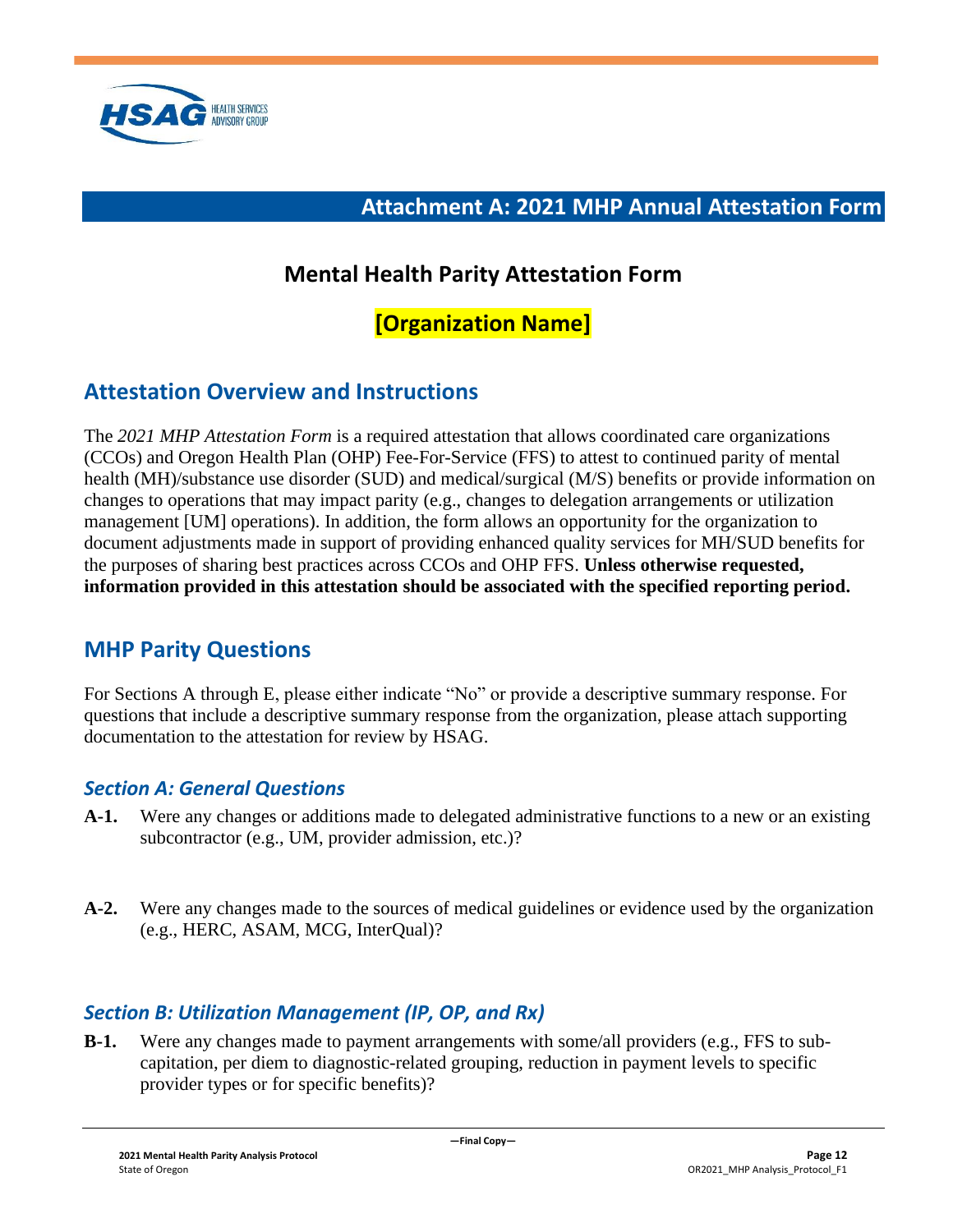

- **B-2.** Were any changes made to the organization's prior authorization list(s) for MH/SUD or M/S benefits?
- **B-3.** Were any changes made to the organization's timelines for prior authorization requests for MH/SUD or M/S benefits?
- **B-4.** Were any changes made to documentation requirements for UM requests for MH/SUD or M/S benefits (e.g., evidence of medical necessity, documentation submission requirements)?
- **B-5.** Were any changes made to the qualifications for reviewers that can authorize or deny requests in organization's policies and procedures rolled out to staff? How do staff access them?
- **B-6.** Were any changes made to the method for monitoring consistency of medical necessity criteria application for MH/SUD or M/S benefits (e.g., standards for consistency of medical necessity criteria and inter-rater reliability processes)?
- **B-7.** Were any changes or modifications made to penalties for failure to request/receive prior authorization for MH/SUD or M/S benefits (e.g., payment reductions and exceptions or waivers of penalties)?
- **B-8.** Were any changes made to the frequency, time frames, or conditions of utilization review for MH/SUD or M/S benefits (e.g., RR or CR time frames or conditions)?

#### <span id="page-12-0"></span>*Section C: Provider Admission Criteria (CCOs Only)*

- **C-1.** Were any changes made to network status from open (accepting new provider applications) to closed (not accepting new provider applications for certain provider types) or from closed to open?
- **C-2.** Were any provider admission requirements (e.g., special training, education, experience) added, removed, or changed, including as a result of State licensing changes, for any MH/SUD or M/S providers?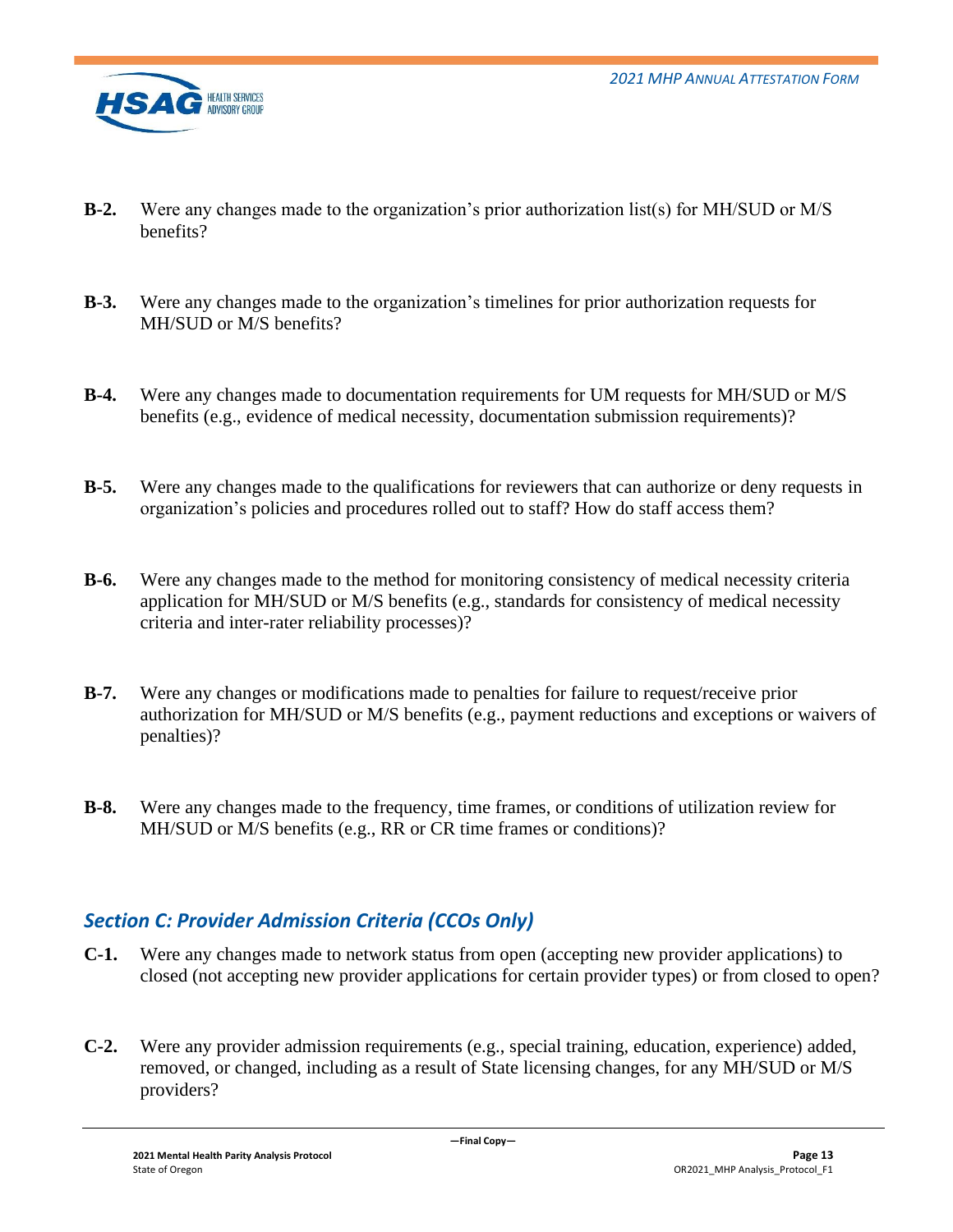

**C-3.** Were any MH/SUD or M/S provider types that are eligible for credentialing/reimbursement for services removed from the organization's network?

#### <span id="page-13-0"></span>*Section D: Out-of-Network (OON)/Out-of-State (OOS) Limits*

- **D-1.** Were any processes changed for accessing OON/OOS coverage for MH/SUD or M/S benefits?
- **D-2.** Were any standards changed for providing OON/OOS coverage for MH/SUD or M/S benefits?

#### <span id="page-13-1"></span>**Enhanced Quality Services MH/SUD Information**

<span id="page-13-2"></span>**E-1.** Were any changes made to the organization's processes that positively impact the delivery of MH/SUD services for Medicaid members?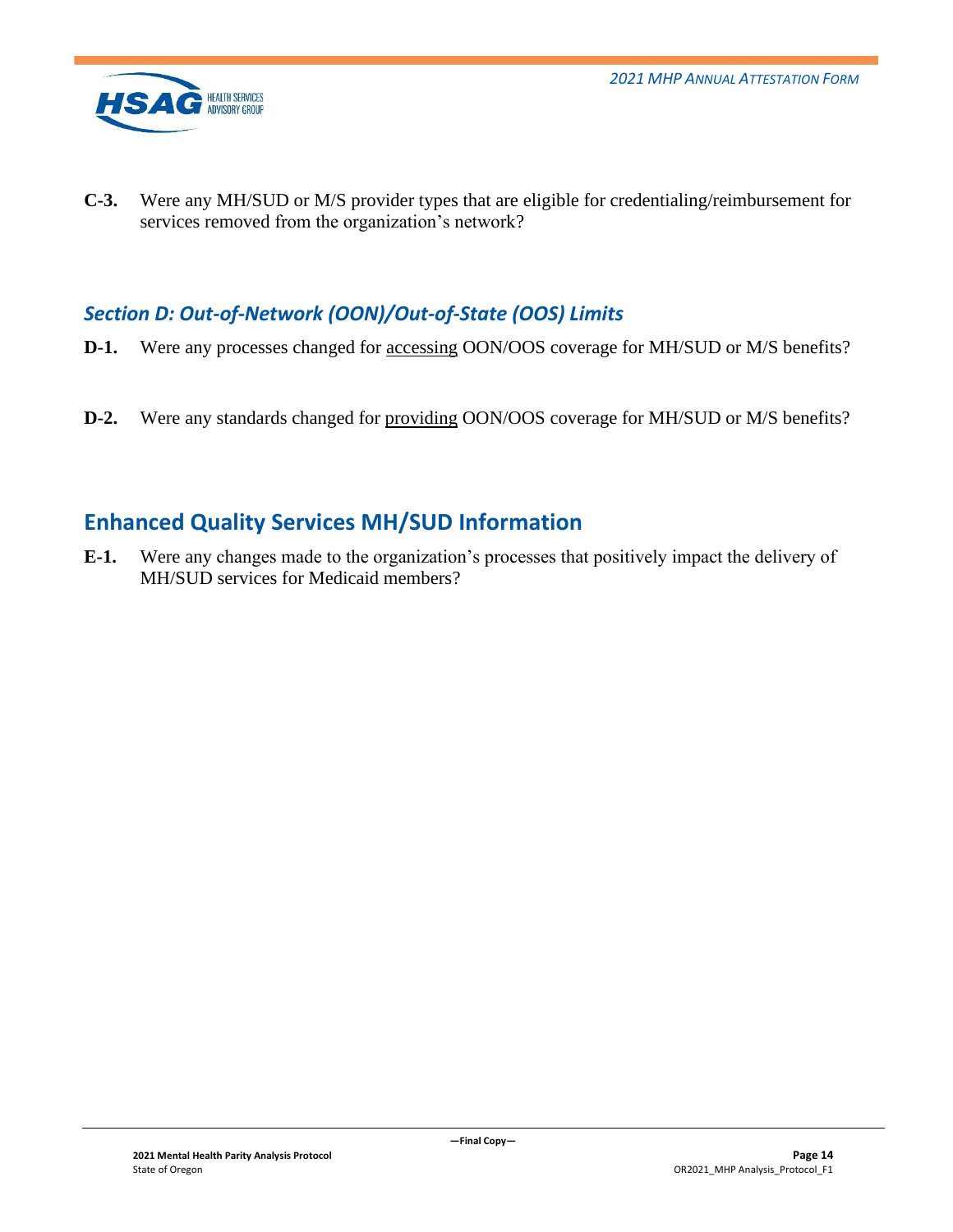

## **Organization Attestation Statement**

Please review and select the following attestation statement that applies to the organization's completed attestation responses. A qualified representative from the organization must be listed by name and working title, identifying the individual that completed the attestation form on behalf of the organization.

 $\Box$  The organization attests that no changes have been made to the organization's delegation arrangements; UM processes for IP, OP, or Rx; provider admission processes; or OON/OOS processes that would impact MHP during the reporting period of September 1, 2020 through May 31, 2021.

 $\Box$  The organization attests that changes identified in this attestation have been made to the organization's delegation arrangements; UM processes for IP, OP, or Rx; provider admission processes; or OON/OOS processes that may impact MHP during the reporting period of September 1, 2020 through May 31, 2021

This attestation was completed and submitted by \_\_\_\_\_\_\_\_\_\_\_\_\_\_\_\_\_\_\_\_\_\_, \_\_\_\_\_\_\_\_\_\_\_\_\_\_\_\_ on  $\frac{1}{2021}$ .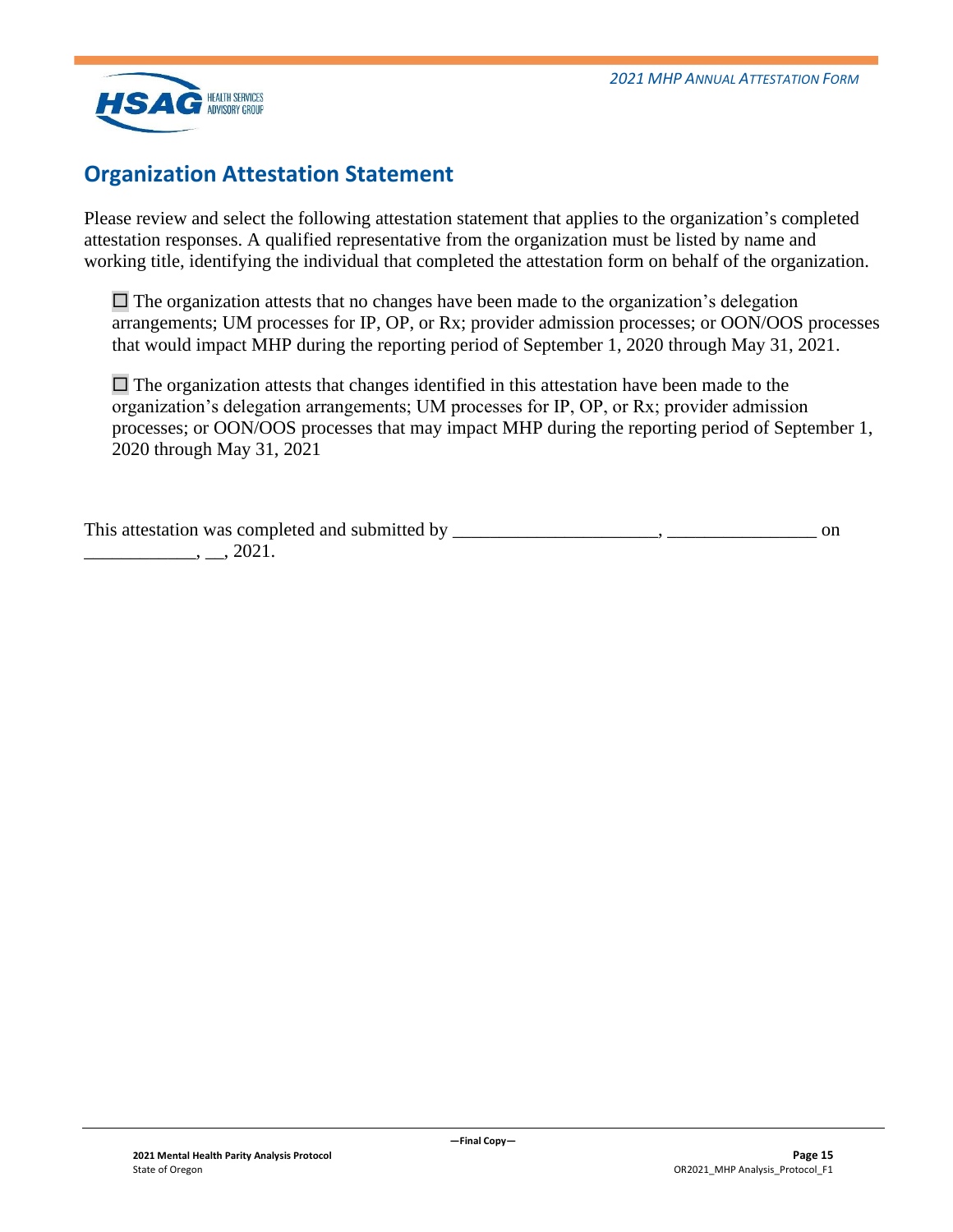

#### <span id="page-15-0"></span>**Attachment B: 2021 MHP Record Submission Instructions and Review**

### **Mental Health Parity Attestation Form**

On or before **June 1, 2021**, each CCO and OHP FFS must submit a complete list of all inpatient and outpatient Medicaid member adverse benefit determinations (ABDs) for both MH/SUD and M/S benefits—excluding pharmacy determinations—made between September 1, 2020 through May 31, 2021 (the review period). The list of records must be in Excel file format and contain the following fields:

| <b>Member</b><br><b>Name</b> | Member<br>Medicaid Request<br>ID | Type of<br>or $M/S$ ) | Service | Date of Standard,<br><b>Expedited, or Request Request</b><br>(MH/SUD Request Retrospective Code <sup>**</sup> Description | Service | Service | <b>Denial</b><br><b>Reason</b><br>$\blacksquare$ Code*** $\blacksquare$ | <b>Denial</b><br><b>Reason</b><br>Name/<br><b>Description</b> | Date of<br>NOABD <sup>*</sup> |
|------------------------------|----------------------------------|-----------------------|---------|---------------------------------------------------------------------------------------------------------------------------|---------|---------|-------------------------------------------------------------------------|---------------------------------------------------------------|-------------------------------|
|------------------------------|----------------------------------|-----------------------|---------|---------------------------------------------------------------------------------------------------------------------------|---------|---------|-------------------------------------------------------------------------|---------------------------------------------------------------|-------------------------------|

*\* "NOABD" refers to Notice of Adverse Benefit Determination.*

*\*\* Include service request code if applicable (e.g., Current Procedural Terminology code, organization-specific system code). \*\*\* Include denial reason code if applicable (e.g., organization system code).*

HSAG will use a random sampling technique to select 10 MH/SUD and 10 M/S ABD records from each CCO's and OHP FFS's list for review. **HSAG will post a list of the selected sample records on each organization's SAFE site no later than June 11, 2021**.

**For each ABD record selected, CCOs and OHP FFS must submit required documentation in separate files to HSAG's secure file transfer SAFE site under the MHP folder by June 25, 2021**. The required documentation for each ABD record selected includes the following:

- System screen shots to provide a complete record of the adverse determination, that includes documentation of:
	- o Reviewers.
	- o Each reviewer's credentials.
	- o Dates of each review.
	- o Communication between reviewers and UM staff.
	- o Communication between UM staff and members/authorized representatives.
	- o Communication between UM staff and requesting providers.
- Copies of written communication with members, authorized representatives, and requesting providers.

HSAG will review all submitted documentation according to the review specifications in Section 3: 2021 MHP Analysis Methodology of this Protocol. As part of the review, HSAG will coordinate with each CCO and OHP FFS to schedule a WebEx based interview to clarify any questions that arise from the desk